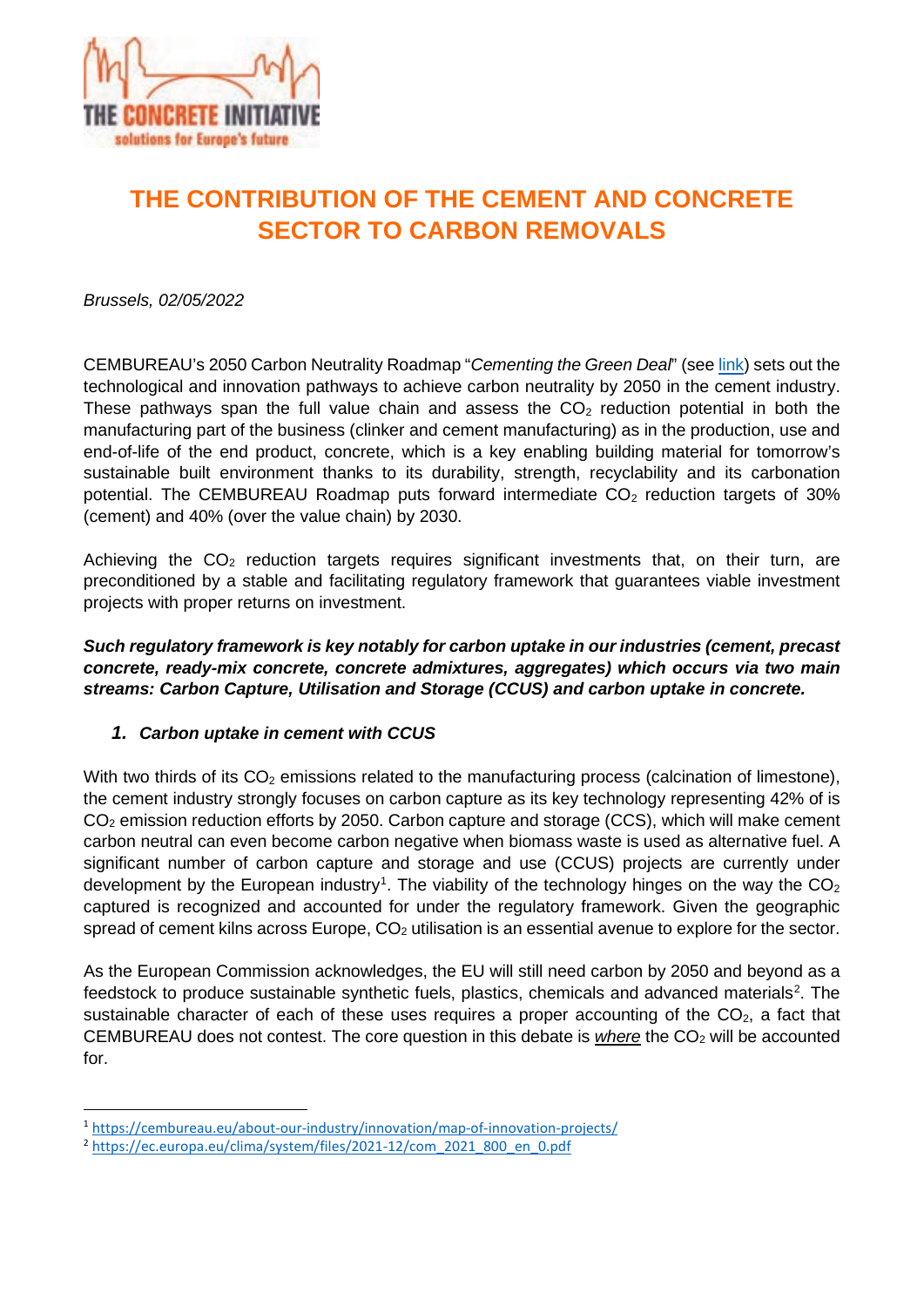**Policy ask:** in CEMBUREAU's view, CO<sub>2</sub> must be accounted for at the point in time where the CO<sub>2</sub> is released into the atmosphere. In concrete terms, when the capturing installation transfers the  $CO<sub>2</sub>$ to a third party for either permanent storage, mineralisation or use in further products, including synthetic fuels, there is no release into the atmosphere at the point of capture. Therefore, the capturing installation should be allowed to deduct the  $CO<sub>2</sub>$  from its emissions. Absent a clear rule allowing such deduction, an investment into a capture installation is simply not economically viable.

## *2. Concrete as carbon sink*

Cement is made by heating limestone to very high temperatures (>1450°C) allowing the limestone to be broken down in calcium oxide, the key ingredient of cement, and carbon dioxide  $(CO<sub>2</sub>)$ . Part of the  $CO<sub>2</sub>$  released during manufacturing is reabsorbed during the lifetime of a built structure as well as at the demolition stage where the concrete is exposed to the air. This reabsorption process, which is in fact the reverse from what happens in cement manufacturing, is a natural process which mineralises mortar and concrete and returns it to its stone-like properties.

#### **Carbonation in the cement and concrete sector contributes to carbon removals through 3 main processes:**

## *a) Enhanced carbon uptake in cement and concrete production*

Some alternative raw materials in cement production and cement itself could be cured with captured  $CO<sub>2</sub>$  at the cement plants. The same process could also apply to the production of ready-mix and precast concrete. This way the absorbed  $CO<sub>2</sub>$  is permanently captured in the mineral structure of the new cement and concrete. Furthermore, the  $CO<sub>2</sub>$  curing accelerates the setting of the concrete and enhances its strength.

**Policy ask:** in order to incentivise CO<sub>2</sub> utilisation for curing and mineralisation, which allows for a permanent capture, the European Union should include enhanced  $CO<sub>2</sub>$  uptake in cement and concrete in its coming carbon removal certificates.

## *b) Naturally throughout the lifetime of the building infrastructure*

The absorption of  $CO<sub>2</sub>$  turns the built environment into carbon sinks and this natural carbonation effect has been recognized in the Full Sixth Assessment Report of the Intergovernmental Panel on Climate Change<sup>[3](#page-1-0)</sup>. Proper attention should be given to the recognition of the carbonation potential for mortar and concrete to be included in the estimation of negative emissions. **In particular, it is critical that the EU fully recognises carbonation alongside other carbon sinks.** The cement and concrete industry is engaging in research projects that seek to enhance this process and has commissioned a study<sup>[4](#page-1-1)</sup> to calculate the  $CO<sub>2</sub>$  uptake in cement-containing products to support improved calculation methods within the IPCC and national greenhouse gas calculations. CEMBUREAU estimates that the potential carbonation volume is 16 million tonnes  $CO<sub>2</sub>$  per year in the EU27.

<sup>&</sup>lt;sup>3</sup> Please see [https://www.ipcc.ch/report/ar6/wg1/downloads/report/IPCC\\_AR6\\_WGI\\_Full\\_Report.pdf,](https://www.ipcc.ch/report/ar6/wg1/downloads/report/IPCC_AR6_WGI_Full_Report.pdf) page 1171 4 Please se[e https://www.ivl.se/download/18.72aeb1b0166c003cd0d64/1541160245484/B2309.pdf](https://www.ivl.se/download/18.72aeb1b0166c003cd0d64/1541160245484/B2309.pdf)

<span id="page-1-1"></span><span id="page-1-0"></span>